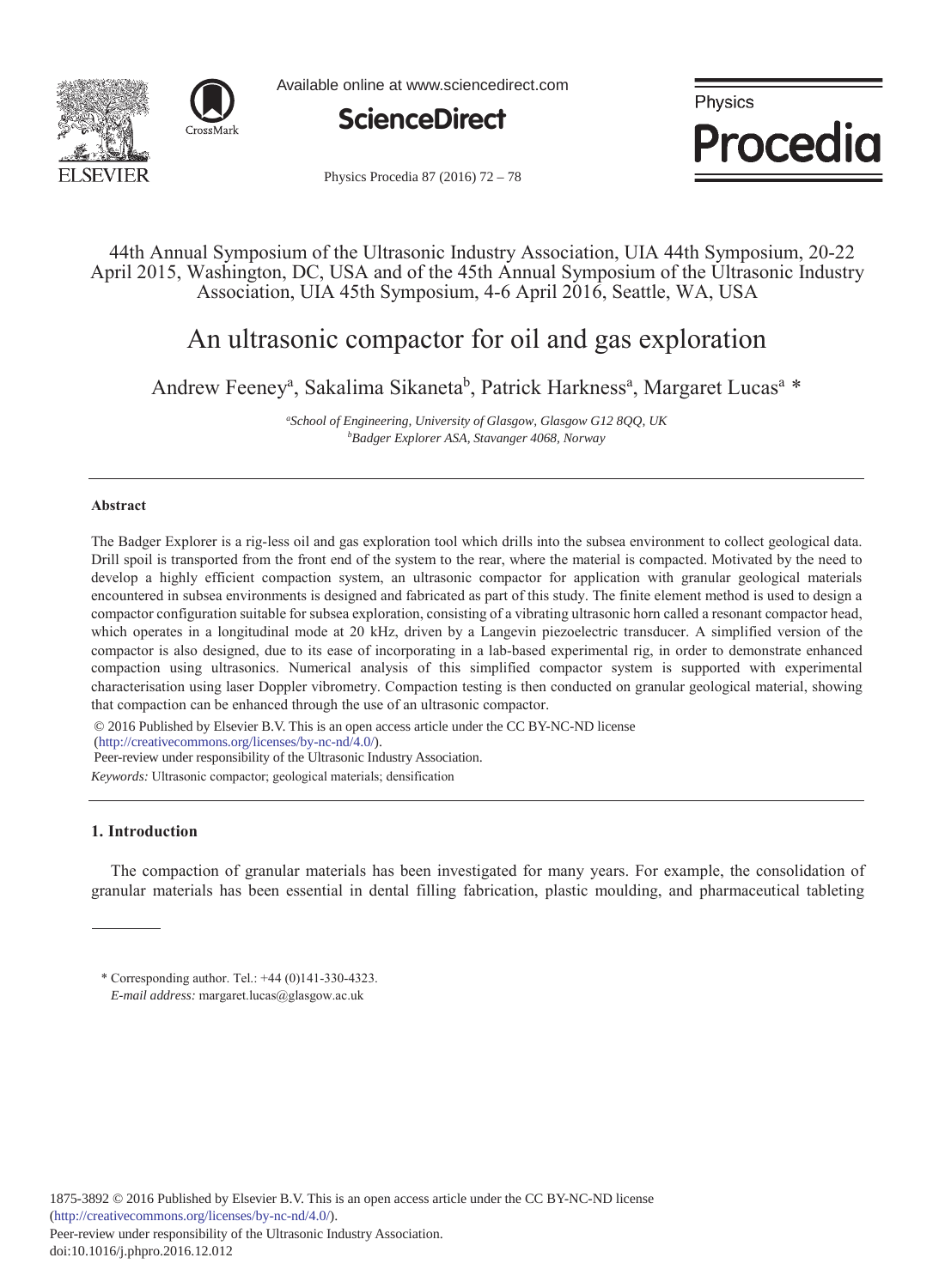(Matsuoka (1994), Levina et al. (2000), Deitch et al. (2002), Fini et al. (2009)). Improvements to the compaction processes have largely been sought to either promote enhanced particle bonding or fusion, or to create products from granular materials with high strength, such as paracetamol or ibuprofen. More recently, ultrasonics has been adopted as a method of further improving the compaction process. It has been demonstrated that ultrasonic vibrations have the capacity to improve the strength of particulate samples through further enhancement of particle bonding. Reduced compaction forces have also been attributed to the ultrasonic vibrations (Levina et al. (2000)). In order to improve the compaction performance, where an increase in the densification of the granular materials is desired, it is important in the design of the compaction system that the interaction with the granular materials is considered. For ultrasonic compaction, the use of a resonant compactor head (RCH) is necessary. In this investigation, an optimised resonant compactor head (RCHO) has been designed using the finite element analysis (FEA) software Abaqus/CAE v.6.13, where the  $RCH<sub>0</sub>$  is designed to vibrate in the longitudinal mode of vibration at 20 kHz. Improvements to the compaction process for quartz sand using ultrasonics is also demonstrated, using a simplified version of a resonant compactor head (RCHS), so that it can easily be incorporated into a lab-based test environment. This simplified compactor head has not been specifically optimised for enhancing compaction of granular material, unlike the optimised compactor head. The RCH<sub>S</sub> is driven by a Langevin piezoelectric ultrasonic transducer (Sonic Systems L500), incorporates a flange to enable it to be secured into a housing cage, and is configured so that it can fit easily into a mechanical testing machine (Zwick Roell Z250).

#### *1.1. The Badger Explorer subsea exploration tool*

The Badger Explorer is a novel oil and gas exploration tool which propagates through the subsea environment, thereby creating drill spoil which must be efficiently compacted. Consequently, a greater understanding of the compaction of granular geological materials must be achieved. For example, the compaction of a geological material such as sand, which comprises a wide range of chemical compositions and grain particle sizes, is known to be complex (Proud et al. (2007)). A more detailed understanding is required of the influence of the physical characteristics of granular material particles on the capability of ultrasonic vibrations to improve compaction, particularly for geological materials encountered in oil and gas exploration. In the Badger Explorer technology, the drill spoil will be compacted behind the tool to generate a highly densified plug. To evaluate the challenges which face this technology, an ultrasonic compactor is designed which can be used in experiments to mimic the system which will be employed in the subsea environment.

#### *1.2. Effect of ultrasonics on the compaction process*

Ultrasonic compaction has been used with success in a wide variety of applications but, despite this, a better understanding of the particle interactions under the influence of ultrasonics is required, in addition to how the ultrasonic compactor can be designed and optimised to enable an efficient compaction of different granular materials. However, there are distinct known advantages to compaction using ultrasonics. For example, it has been argued that in the production of plastic moulds, a far higher precision of manufacture is achievable through the use of ultrasonic compaction of the polymeric powder used to generate the moulds (Matsuoka (1994)). This is because the required temperatures in the fabrication process are lower for the process involving ultrasonics than for conventional moulding. The production speed of composite materials has been shown to be increased by the application of ultrasonic compaction in the manufacturing process (Justo et al. (2015)). In tabletting production for the pharmaceutical industry, many advantages have been identified of ultrasonic compaction (Levina et al. (2000)), including improvements in the density of the tablet, and the uniformity of the granular material compacted to form the tablet. In addition to lower compaction forces under the application of ultrasonics, a much larger crushing strength of tablets has also been identified. This means that the final compacted sample exhibits a significantly higher strength.

Due to the widely reported benefits that ultrasonic vibrations can impart on a compaction process, an ultrasonic compactor system has been developed, which would find application in the Badger Explorer subsea exploration technology. An optimised compactor is also shown, to demonstrate some of the design challenges. This research enables the further understanding of the effectiveness of the ultrasonic compaction of granular geological materials.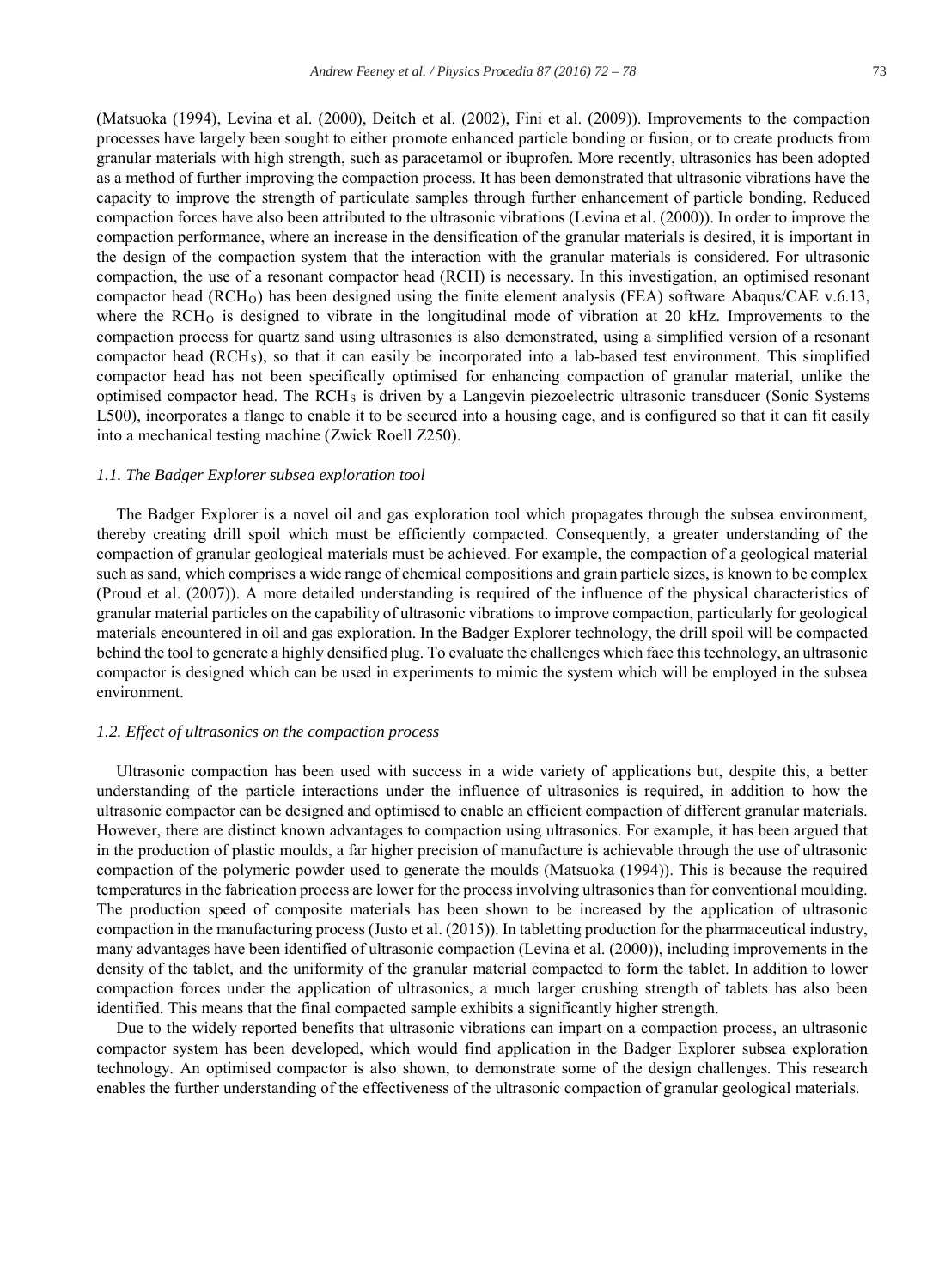#### **2. Design of the ultrasonic compactor system**

The complete ultrasonic compactor system configuration which was designed and fabricated for this study is shown in Fig. 1, and consists of three primary components, comprising an ultrasonic transducer with RCH connected, and a housing cage.



Fig. 1. The ultrasonic compactor system configuration, in this case showing the RCH<sub>S</sub>.

#### *2.1. An optimised resonant ultrasonic compactor head*

The Badger Explorer subsea exploration tool contributed a number of key design constraints. The tool necessitates a compactor which operates at 20 kHz in the first longitudinal mode of vibration. An input face diameter of 40 mm and an output face diameter of approximately 100 mm are required and this means there is potential for significant loss in amplitude of the horn between the input and output faces, with a resulting amplitude gain of less than one. A criterion to reach a value of gain as close to one as possible became an important design consideration. Channels are required to be incorporated into the compactor head to permit the transport of spoil material through the system. Finally, the output face is required to have a load bearing capacity of 10 tonnes. The initial design iteration of the  $RCH<sub>O</sub>$  is shown in Fig. 2(a).



Fig. 2. The first iteration of the RCH<sub>O</sub>, showing (a) the design configuration in the longitudinal mode at 19.92 kHz, and (b) the normalised displacement amplitude as a function of the distance along the RCH<sub>O</sub> length. Displacement amplitudes can be displayed in terms of microns, but have been normalised for this analysis.

The compactor head is made from grade 5 titanium, due to its high strength and good acoustic performance. In the FEA model, the material properties of Ti-6Al-4V were designated as  $\rho = 4430 \text{ kg/m}^3$ ,  $v = 0.33$ , and E = 110 GPa. The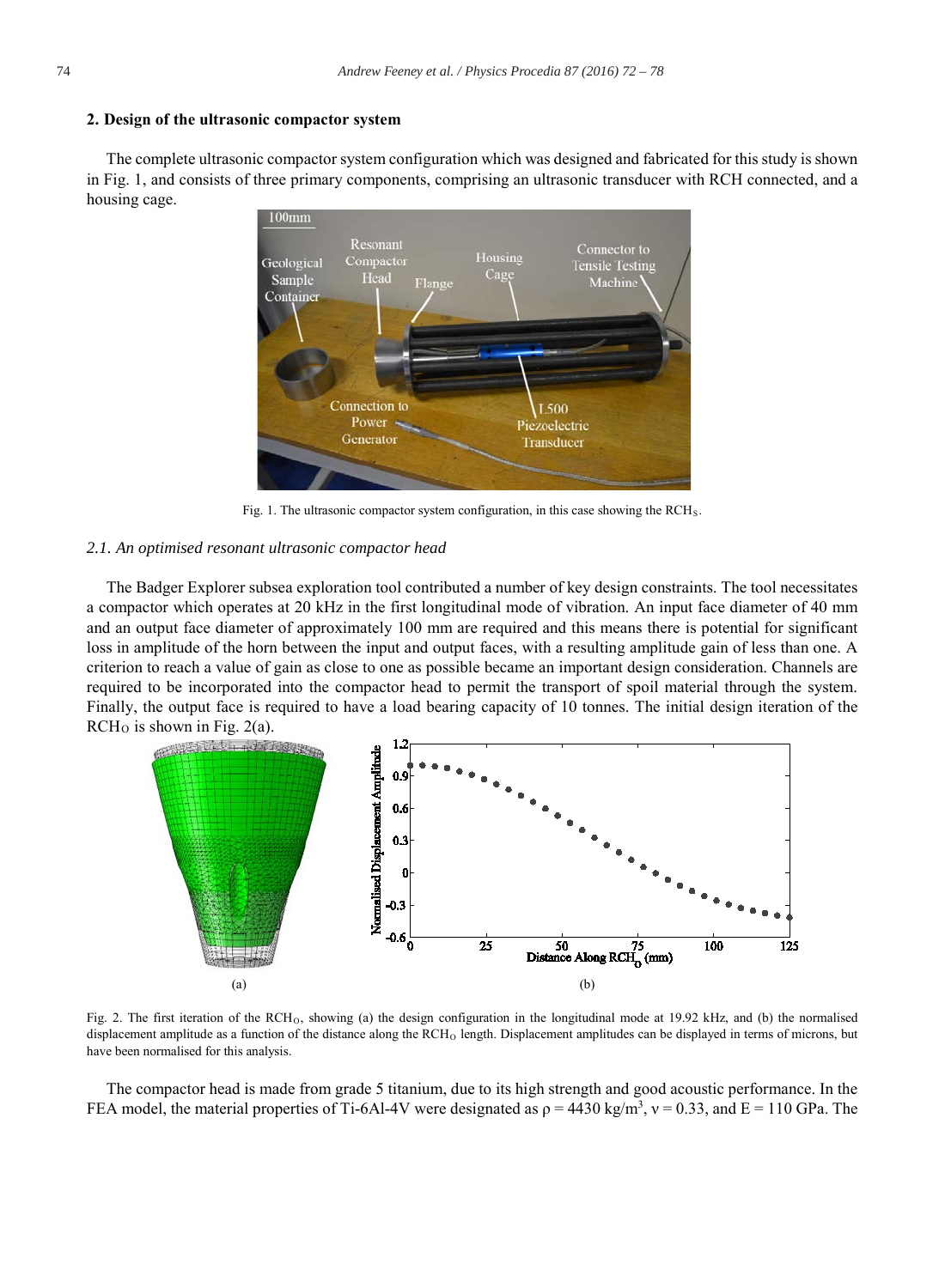RCH designs have short cylindrical end-sections of uniform diameter at the input and output faces to allow the resonant frequency to be further tuned post-fabrication if necessary by small amounts of material removal.

In the design process, three parameters were monitored through iterative changes to the FEA models, the resonant frequency, modal frequency separation, and the gain. Modal frequency separation is important to prevent coupling of different modes of vibration. Ideally, a modal frequency separation exceeding 1 kHz is required. Based on the initial design specifications, a configuration was produced in FEA which resulted in the longitudinal mode frequency being predicted at 19.92 kHz, (Fig. 2(a)), and the gain could be extracted from the longitudinal displacement plotted along the axis of the compactor head, (Fig. 2(b)).

The predicted value of gain from the FE model was much lower than one in Fig. 2(b), being approximately 0.42, because the output face of the compactor head is much larger in diameter than the input face. Furthermore, the calculated modal frequency separation was poor, with a mode predicted at 19.36 kHz exhibiting flexure of the output face, and a bending mode at  $21.00 \text{ kHz}$ . The design of the  $RCH<sub>O</sub>$  was therefore evolved using two methods, both of which aimed to improve the gain value. Uniform-diameter end-sections were introduced at both the input and output ends of the compactor head, and slots were incorporated around the circumference. During this optimisation process, the total length of the RCH was adjusted to maintain resonance at 20 kHz. The results in Fig. 3 show the effect of varying the end-section lengths, shown in Fig. 3(a). The results in Fig. 3(b) show the influence on gain of modifying the length of the end-sections by equal amounts, and only altering the length of the output face end-section.



Fig. 3. Evolution of the design, showing (a) the end-section locations, and (b) the effect of input and output end-section length on gain, and the influence of output end-section length variation only.

It is evident that by increasing the length of both end-sections, the value of gain is worse, reducing to almost 0.2. However, by increasing the length of the end-section at the output face, the gain value moves close to one. Based on the results shown in Fig. 3, and through the inclusion of slots in the configuration to further improve the gain, a final design solution was developed. Shown in Fig. 4 are the  $RCH<sub>O</sub>$ , the calculated longitudinal mode at 19.69 kHz, and the stress distribution. For the stress analysis, two simulations were performed. The first incorporated a static pressure loading of 10 tonnes applied to the output face of the RCH<sub>O</sub>, with a fixed boundary condition defined at the input face, and the results are shown in Fig. 4(c). The second was a dynamic stress analysis in the longitudinal mode of vibration, for a simulated input displacement amplitude of 10 μm, the results of which are displayed in Fig. 4(d).

The fatigue limit of grade 5 titanium is around 500 MPa in air (Hosseini (2012)). The FEA results hence show that the RCHO will be able to tolerate a pressure of 10 tonnes during operation. A bending mode was calculated to exist at 1430 Hz lower than the longitudinal mode frequency, and another 1295 Hz higher, indicating an acceptable modal frequency separation. The gain value was calculated to be 0.98, which is very close to 1.0 and demonstrates that the design satisfies the aim of resulting in as small a loss in amplitude as possible between the input and output faces of the compactor head.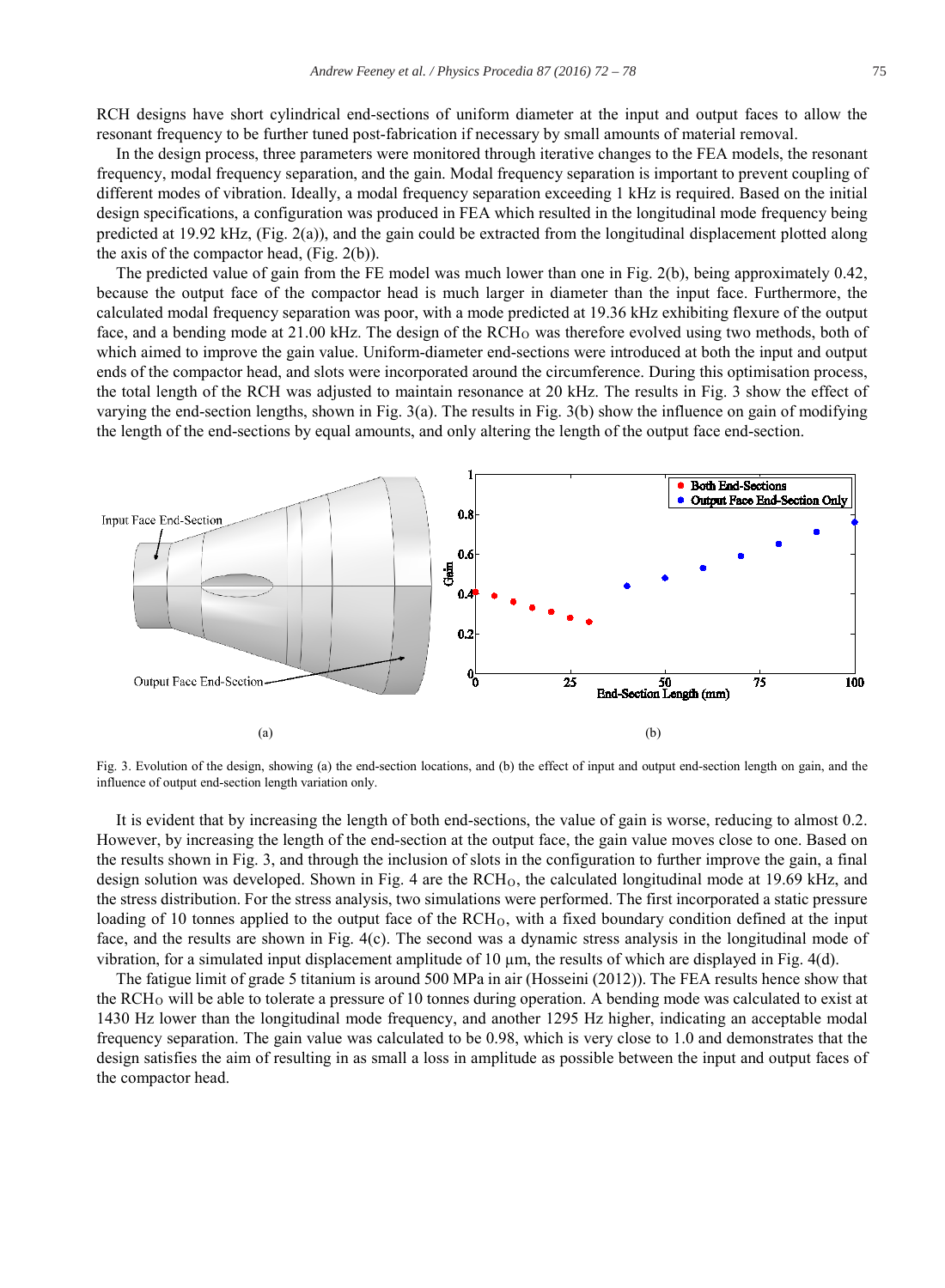

Fig. 4. The final design solution from FEA, showing (a) the RCH<sub>O</sub> configuration, (b) the longitudinal mode at 19.69 kHz, (c) static stress distribution in the longitudinal direction for a pressure loading of 10 tonnes, in Pascals, and (d) the dynamic stress distribution for an input displacement amplitude of 10 μm at 19.69 kHz in the longitudinal direction, in Pascals.

#### *2.2. Analysis of the simplified resonant ultrasonic compactor head*

The RCHS designed for the compaction experiments was tuned to the piezoelectric transducer longitudinal mode frequency of 20 kHz. The RCH<sub>S</sub> had to be strong enough to withstand the compaction forces in the test set-up, up to approximately 8 kN for the experiments conducted as part of this research. The RCH<sub>S</sub> was fabricated from structural steel (S355J2), and is shown in Fig. 5(a). Additionally, a flange was incorporated on the RCH<sub>S</sub> to enable the connection of the housing cage. To ensure the flange does not fail during operation of the compactor system and does not affect the longitudinal-mode vibration behaviour of the compactor, it was located as close as possible to the nodal plane of the RCH<sub>s</sub>.

The longitudinal mode of vibration was calculated using FEA, and the resonant frequency was predicted to be 19.89 kHz. This result is shown in Fig. 5(b), where the deformed mode shape is shown in green. Only a slight motion of the flange was predicted, which must be sufficiently small to avoid high stresses during operation when affixed within the complete compactor system. To validate the FEA predictions, experimental modal analysis (EMA) was used to measure the modal response of the RCH<sub>S</sub>. The EMA set-up comprises a 3-D laser Doppler vibrometer (Polytec CLV) connected to a power generator and signal analyzer system. Frequency response functions are measured at discrete points on the vibrating structure using acquisition software (SignalCalc), after which the data is processed (ME'ScopeVES). The EMA of the RCH<sub>S</sub> estimated the longitudinal mode of vibration at a frequency of 19.58 kHz. The result of this measurement is shown in Fig. 5(b), where the deformed shape is shown in dark green.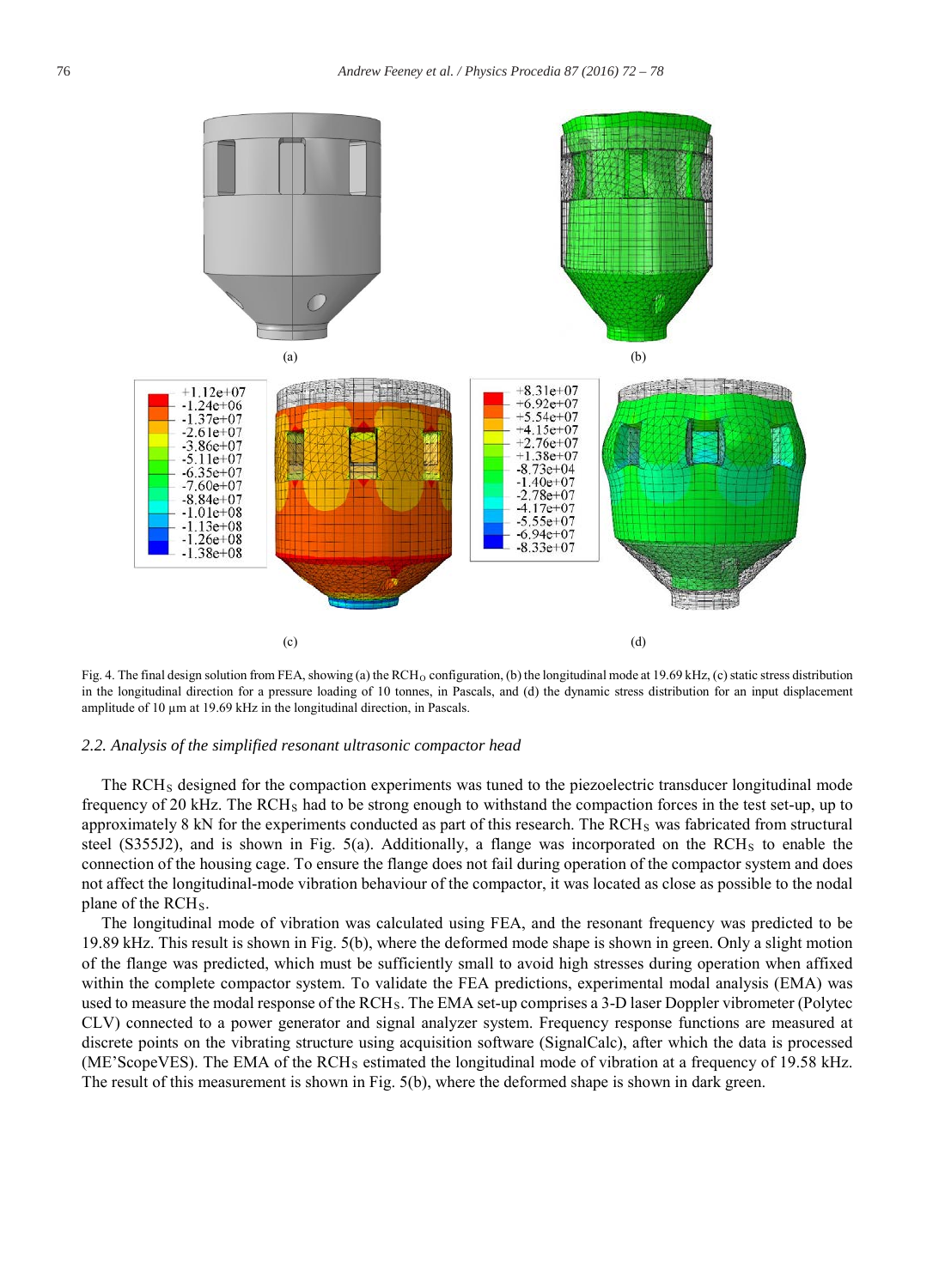

Fig. 5. Analysis of the RCH<sub>S</sub>, showing (a) the configuration, and (b) the longitudinal mode at 19.89 kHz from FEA (left), and 19.58 kHz from EMA (right).

A very close correlation has been achieved between the resonant frequency and associated mode shape of the  $RCH<sub>S</sub>$ from the FEA and EMA. This is a difference of 1.16% in the measured and calculated frequency, demonstrating the reliability of FEA in the design of the RCH<sub>S</sub>.

#### **3. Compaction performance**

The ultrasonic compactor system incorporating the RCHS was tested on samples of granular quartz sand. Each sample consisted of quartz sand deposited into a cylindrical container of 50 mm depth, and an inner diameter of 107 mm, which permits a small circumferential clearance of the RCH. In each test, the quartz sand was deposited through a funnel from a height of 480 mm above the container, to ensure consistency and uniformity in the test samples. In the compaction test, the compactor was driven at a speed of 8 mm/min by the mechanical testing machine, and was excited by the ultrasonic generator/transducer at two different ultrasonic amplitudes, 0.80 μm and 1.60 μm at the output face of the RCHS. The experiment was also carried out for compaction with no ultrasonic excitation of the RCHS. The force-distance relationships are shown in Fig. 6, for up to 8 kN of measured force. The results represent the average of three compaction tests, with a new sample prepared for each test. A force limit was set in the experiments in order to protect the RCHS during operation.

The results show that the compaction distance achieved, up to the 8 kN force limit, is much higher for ultrasonic compaction, even for the very small ultrasonic amplitudes considered in this study. The ultrasonic vibrations generate a fluidised motion of the sample particles, which is exhibited as a reduction in resistance to the motion of the compactor into the sample. Furthermore, the particles occupy an increased number of void spaces, improving densification under ultrasonic compaction.



Fig. 6. Compaction force-distance relationship for tests at different ultrasonic amplitudes.